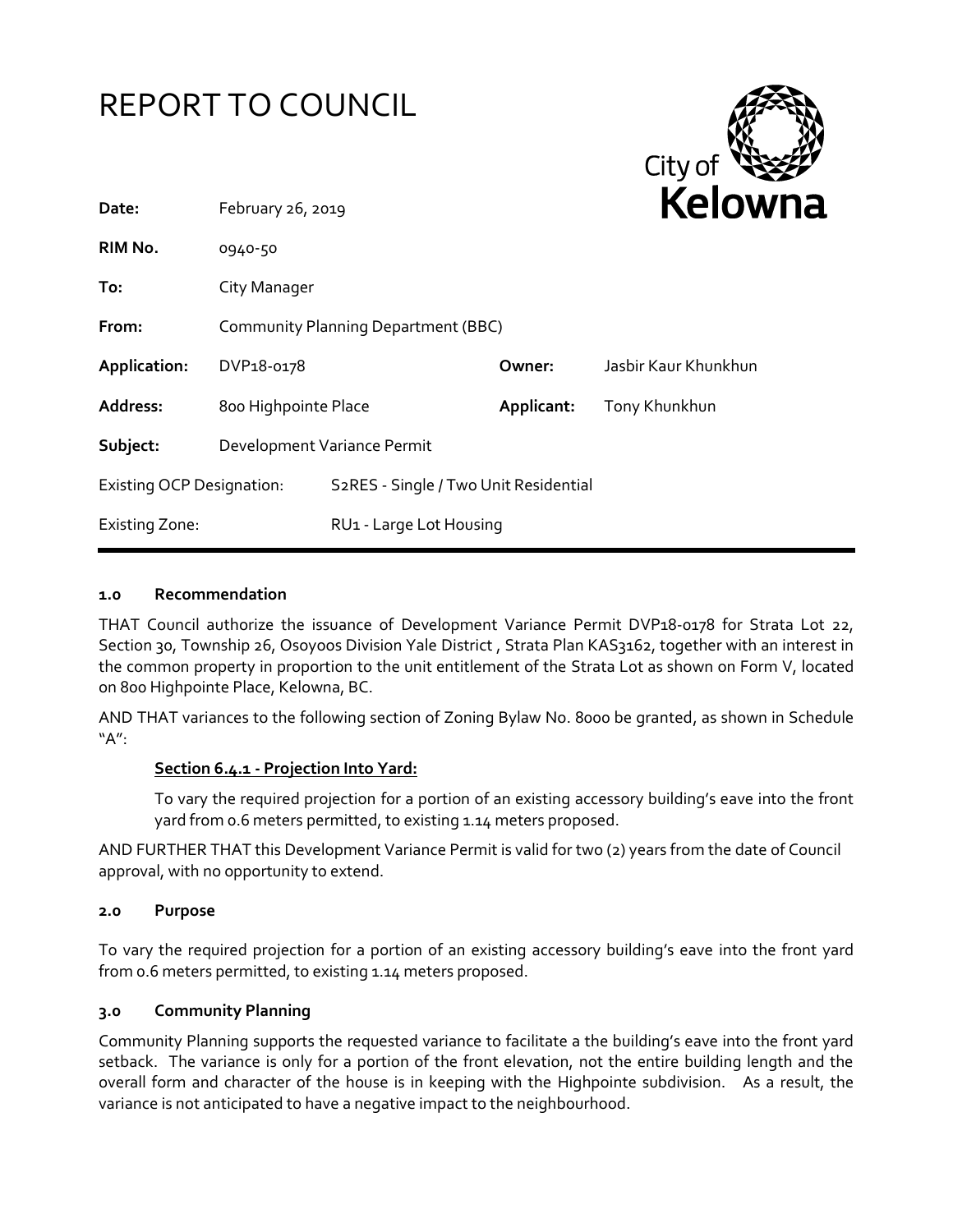According to the City records, a series of construction and survey related occurrences originally resulted in a second variance being required for the minimum front yard setback of an accessory building on-site (see Section 4.1 Background for details). Through the process, the applicant worked with the City Staff to eliminate this variance and conform to the bylaw.

To fulfill Council Policy No. 367, the applicant submitted a Neighbour Consultation Summary Form to staff on October 29, 2018, outlining that the neighbours within 50 m of the subject property were notified.

# **4.0 Proposal**

## 4.1 Background

In May 2018, the applicant originally applied for two variances, which were initiated as a result of Building Inspection. Over time, discussions with the applicant resulted in meeting compliance for one of the two variances; front-yard setback for the accessory building.

Based on City records, the development history of the property to date is as follows:

- *November 16, 2017:*
	- o City of Kelowna issued a building permit for a new Accessory Structure for subject property.
- *December 5, 2017:*
	- o Siting and footing inspection were conducted and approved.
- *January 30, 2018:*
	- o City of Kelowna Inspection Department received the survey certificate which indicated that the front yard setback did not meet the required 9.0 m, resulting in the first of two variances (front yard setback).
	- o A Stop Work Order was issued and posted on the accessory structure on the same day.
	- $\circ$  The applicant was provided with two options at time of Stop Work Order issuance:
		- 1. Correct the non-conformances with the following steps:
			- **•** cut back the foundation:
			- submit a new set of building plans addressing any structural and/or design implication the changes may pose on the building;

## *OR*;

- 2. Apply for development variance permit for the non-conformance.
- The applicant continued to proceed to frame and finish the exterior of the accessory building.
- *April 27, 2018:*
	- o City of Kelowna received a Framing Inspection request from the applicant and was rejected by the building inspector. This is due to the fact that the City approved Permit Package which include the approved plans was not left on Site for review by the inspector.
	- o Proceeding with framing and exterior finish resulted in the second variance (eave projection into front yard).
- Following the issuance of the Stop Work Order, the applicant was repeatedly prompted to address the non-compliance issues to either mitigate or apply for development variance permit, as well the City building inspector periodically checked in on the development status.
- *May 16, 2018:*
	- o The applicant submitted a Development Variance Permit application in order to bring the two variances that existed at the time into compliance.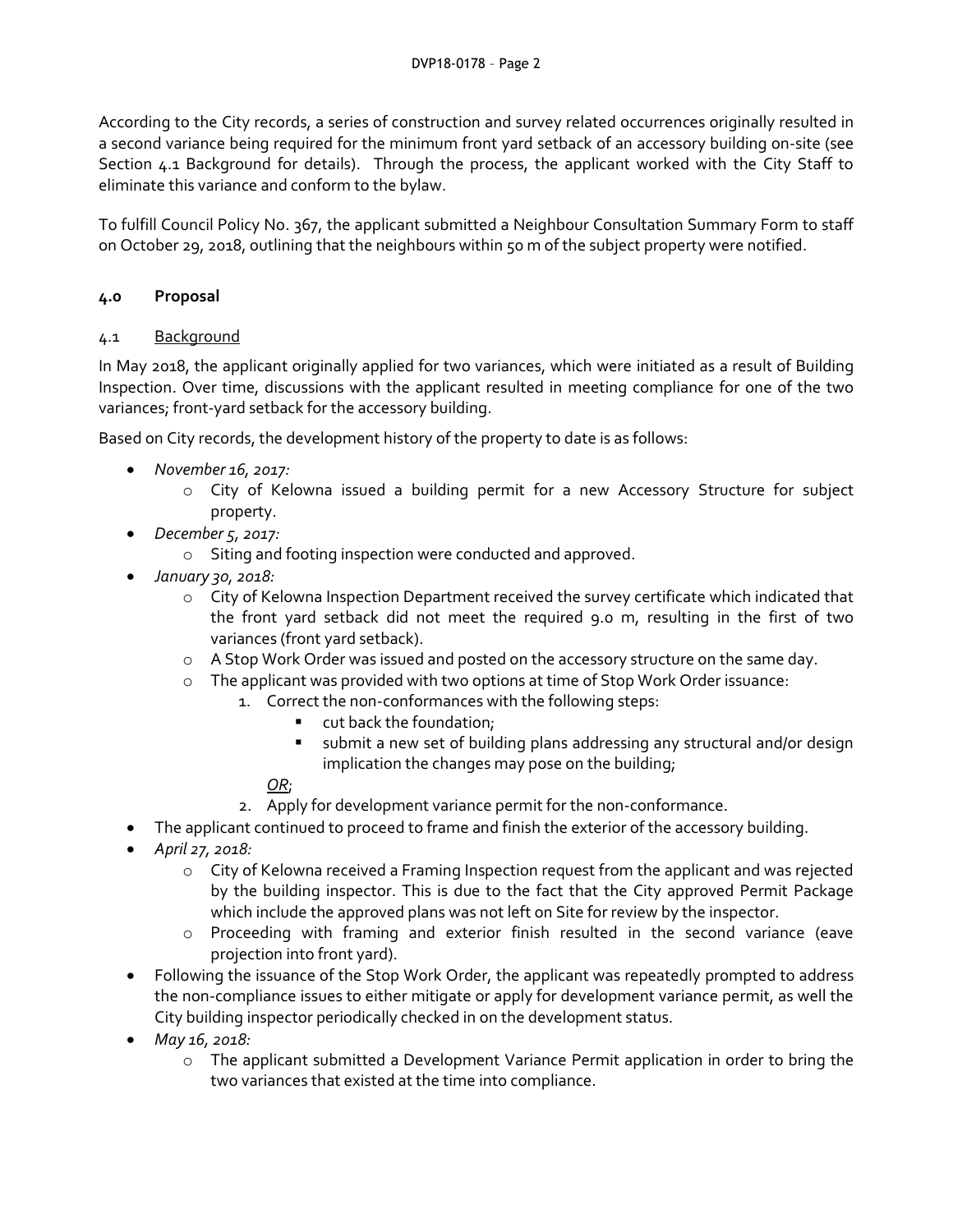- *December 21, 2018:*
	- o Discussions with the applicant resulted in concession to eliminate one of two variances (front yard setback), by cutting back the foundation, complying to the required Zoning Bylaw for front yard setback.
- *January 4, 2019:*
	- o A revised property survey confirmed that the front yard setback variance complied by the existing Zoning Bylaw, returning the siting of the accessory building back to the originally approved building plan.
- *January 7, 2019:*
	- o Applicant submitted a revised Development Variance Permit application, and associated documents for a single variance (eave projection into front-yard).

# 4.2 Project Description

The applicant is seeking to vary the required projection for a portion of an existing accessory building's eave into the front yard from 0.6 meters permitted, to existing 1.14 meters proposed.

## 4.3 Site Context

The large urban lot, 1.4 acres (0.56 ha) in size, is located at Glenmore – Clifton – Dilworth area, within a gated bareland strata subdivision, and is designated as S2RES – Single Two Unit Residential.

## **Subject Property Map:** 800 Highpointe Place